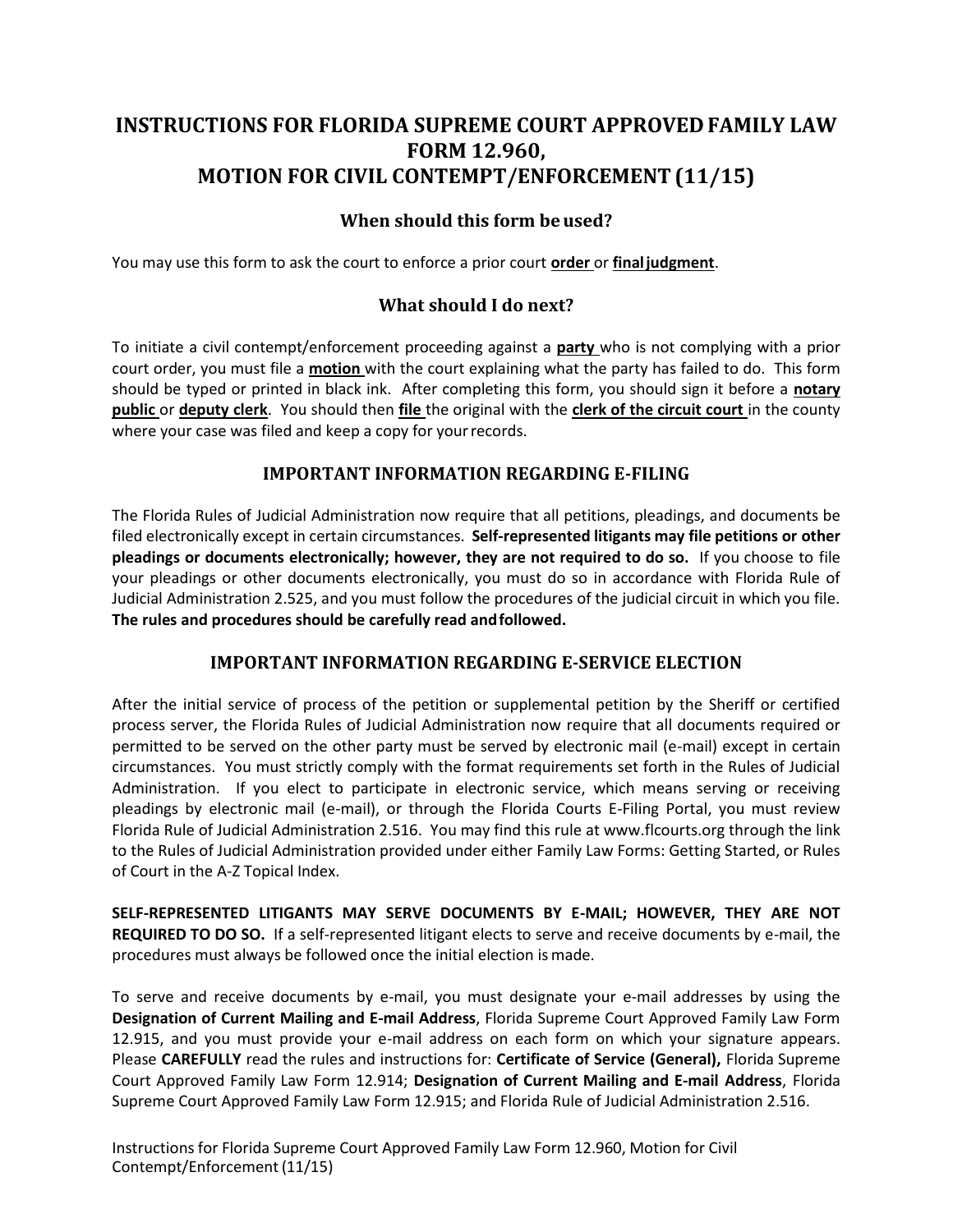A copy of this form must be **personally served** by a sheriff or private process server or mailed,\* e- mailed\*, **or** hand delivered to any other party(ies) in your case. \*Please note that if notice is mailed or e-mailed, the court in certain circumstances may not consider mailing or e-mailing, to be adequate notice. If you want to be sure, you should have the motion personally served. This is a technical area of the law; if you have any questions about it, you should consult a lawyer. For more information on personal service, see the instructions for **Summons: Personal Service on an Individual,** Florida Family Law Rules of Procedure Form 12.910(a).

 The court will then set a **hearing**. You should check with the clerk of court, **judicial assistant**, or **family**  law intake staff for information on the local procedure for scheduling a hearing. Once you know the time and date of the hearing, you will need to complete **Notice of Hearing on Motion for Contempt/Enforcement**, Florida Supreme Court Approved Family Law Form 12.961, or, if applicable,  **Notice of Hearing (Child Support Enforcement Hearing Officer),** Florida Supreme Court Approved Family Law Form 12.921, or [**Notice of Hearing Before**] **General Magistrate,** Florida Family Law Rules of Procedure Form 12.920[(c)], which will specify a time and place for a hearing on the issue. A copy of this form must be mailed, e-mailed, or hand delivered to the other party. Again, if notice is mailed, the court in certain circumstances may not consider mailing or e-mailing to be adequate notice. If you want to be sure, you should have the notice personally served. This is a technical area of the law; if you have any questions about it, you should consult a lawyer. For more information on personal service, see the  instructions for **Summons: Personal Service on an Individual,** Florida Family Law Rules of Procedure Form 12.910(a).

 will have an opportunity to show an inability to comply with the prior court order. If he or she is unable to do so, the judge may find the other party to be in contempt. If so, the judge may order appropriate money, or costs, and coercive or compensatory fines, and may order any other relief permitted by law. At the hearing, as in any other civil proceeding, you, as the moving party, will have the burden of proving the other party has not obeyed a prior court order. Once noncompliance is established, the other party sanctions to compel compliance by the other party, including jail, payment of attorneys' fees, suit

## **Where can I look for more information?**

 **Before proceeding, you should read "General Information for Self-Represented Litigants" found at the beginning of these forms.** See also section 61.14, Florida Statutes and rule 12.615, Florida Family Law Rules of Procedure.

 Remember, a person who is NOT an attorney is called a nonlawyer. If a nonlawyer helps you fill out these forms, that person must give you a copy of **Disclosure from Nonlawyer,** Florida Family Law Rules of Procedure Form 12.900(a), before he or she helps you. Anonlawyer helping you fill out these forms also **must** put his or her name, address, and telephone number on the bottom of the last page of every form he or she helps you complete.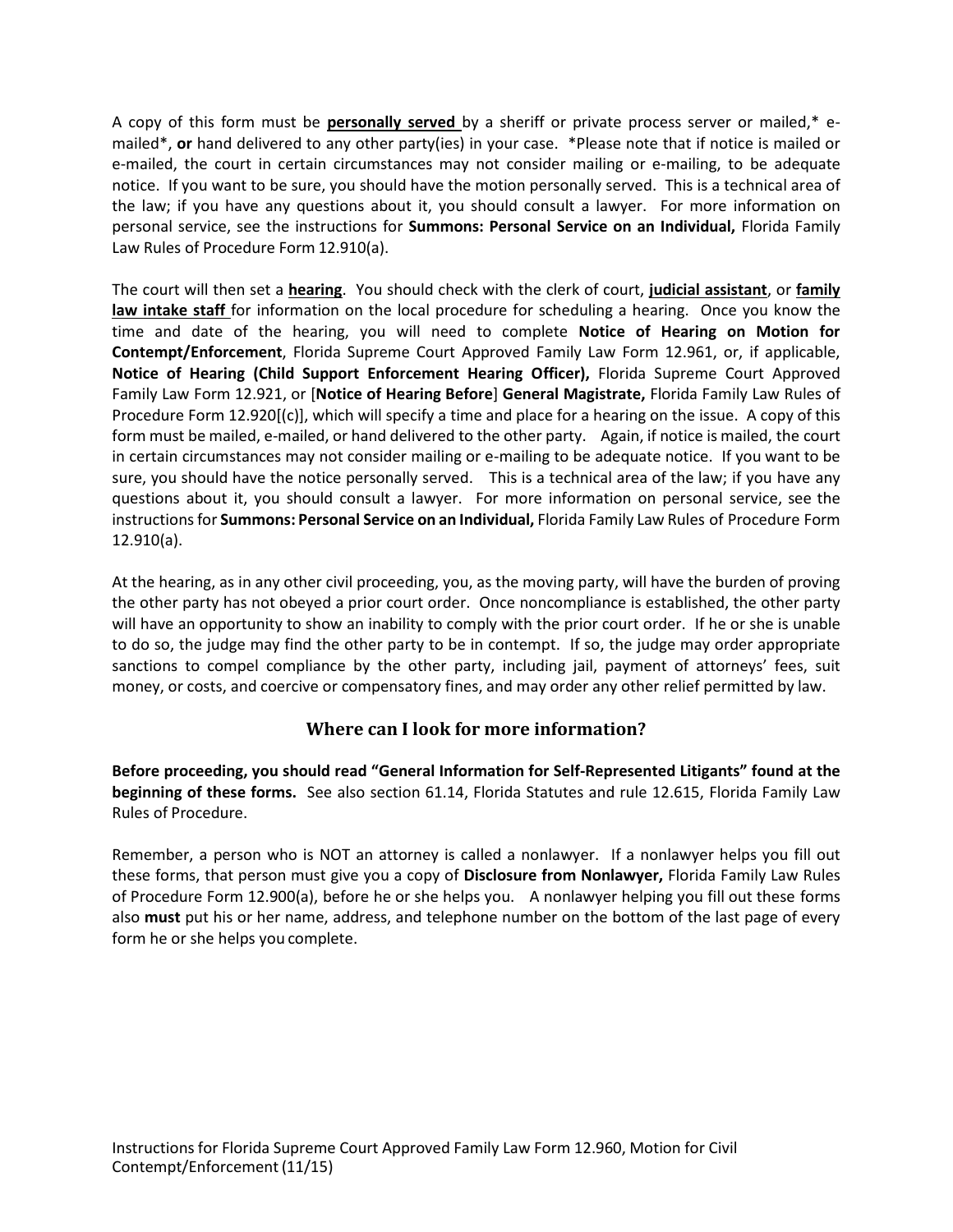|             | IN THE CIRCUIT COURT OF THE ____________________________JUDICIAL CIRCUIT,                                            |                                                                                                    |
|-------------|----------------------------------------------------------------------------------------------------------------------|----------------------------------------------------------------------------------------------------|
|             |                                                                                                                      |                                                                                                    |
|             |                                                                                                                      |                                                                                                    |
| Petitioner, |                                                                                                                      |                                                                                                    |
| and         |                                                                                                                      |                                                                                                    |
| Respondent. |                                                                                                                      |                                                                                                    |
|             | <b>MOTION FOR CIVIL CONTEMPT/ENFORCEMENT</b>                                                                         |                                                                                                    |
|             | contempt/enforcement against $\boxed{\phantom{a}}$ Petitioner $\boxed{\phantom{a}}$ Respondent in this case because: | Petitioner <u>I</u> Respondent requests that the Court enter an order of civil                     |
|             | 1. A final judgment or order {title of final judgment or order} _________________                                    | in this case was entered on {date} ________________, by {court, city, and state} _____________     |
|             |                                                                                                                      | $\perp$ Please indicate here if the judgment or order is not from this Court and attach a copy.    |
| 2.          | This order of the Court required the other party in this case to do or not do the following:                         |                                                                                                    |
|             |                                                                                                                      |                                                                                                    |
|             |                                                                                                                      |                                                                                                    |
|             |                                                                                                                      |                                                                                                    |
|             | Please indicate here if additional pages are attached.                                                               |                                                                                                    |
| 3.          |                                                                                                                      | The other party in this case has willfully failed to comply with this order of the Court: {Explain |
|             |                                                                                                                      |                                                                                                    |
|             |                                                                                                                      |                                                                                                    |
|             |                                                                                                                      |                                                                                                    |
|             |                                                                                                                      |                                                                                                    |
|             | Please indicate here if additional pages are attached.                                                               |                                                                                                    |
| 4.          |                                                                                                                      | I respectfully request that the Court issue an order holding the above-named person in civil       |
|             | contempt, if appropriate, and/or providing the following relief:<br>a.                                               | enforcing or compelling compliance with the prior order or judgment;                               |
|             |                                                                                                                      | Florida Supreme Court Approved Family Law Form 12.960, Motion for Civil Contempt/Enforcement       |

(11/15)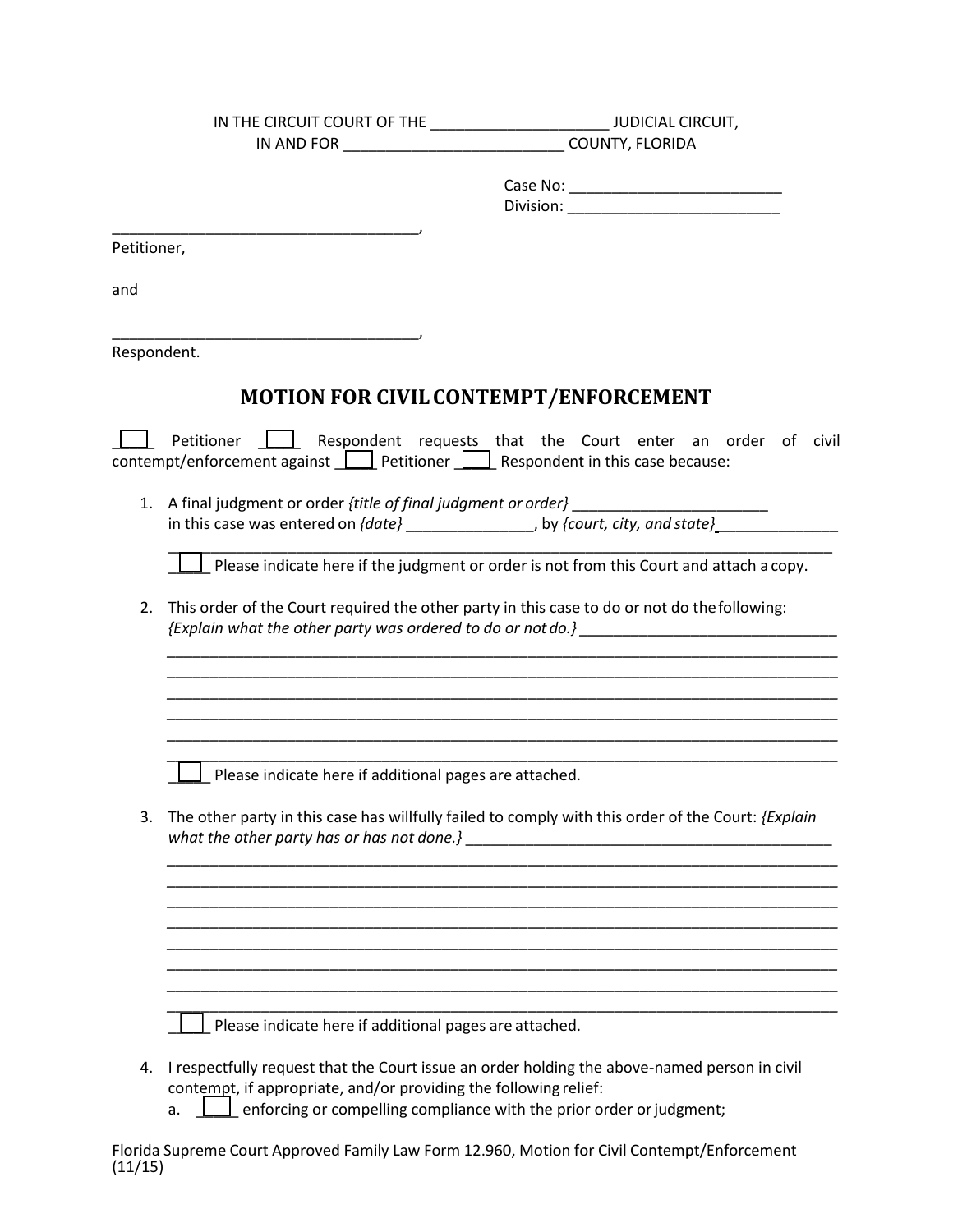- b. **Letter** awarding a monetary judgment; b.
- c.  $\Box$  if a monetary judgment was included in the prior order, issuing a writ of execution or garnishment or other appropriate process; c.
- d. **I** awarding prejudgment interest;  $d_{\cdot}$
- e.  $\Box$  requiring the other party to pay costs and fees in connection with this motion; e.
- f.  $\Box$  if the other party is found to be in civil contempt, ordering a compensatory fine; f.
- g.  $\Box$  if the other party is found to be in civil contempt, ordering a coercive fine; g.
- h.  $\Box$  if the other party is found to be in civil contempt, ordering incarceration of the other party with a purge; h.
- i.  $\Box$  issuing a writ of possession for real property, writ for possession of personal property, or other appropriate writ; i.
- j. j.\_\_\_\_\_ issuing a writ of bodily attachment if the other party fails to appear at the hearing set on this motion;
- k.  $\bigsqcup$  requiring the other party to make payments through the central governmental depository;
- I.  $\Box$  requiring the support payments to be automatically deducted from the other party's i<u>ncom</u>e or funds;  $\mathsf{L}$

*\_\_\_\_\_\_\_\_\_\_\_\_\_\_\_\_\_\_\_\_\_\_\_\_\_\_\_\_\_\_\_\_\_\_\_\_\_\_\_\_\_\_\_\_\_\_\_\_\_\_\_\_\_\_\_\_\_\_\_\_\_\_\_\_\_\_\_\_\_\_\_\_\_\_\_\_\_\_ \_\_\_\_\_\_\_\_\_\_\_\_\_\_\_\_\_\_\_\_\_\_\_\_\_\_\_\_\_\_\_\_\_\_\_\_\_\_\_\_\_\_\_\_\_\_\_\_\_\_\_\_\_\_\_\_\_\_\_\_\_\_\_\_\_\_\_\_\_\_\_\_\_\_\_\_\_\_ \_\_\_\_\_\_\_\_\_\_\_\_\_\_\_\_\_\_\_\_\_\_\_\_\_\_\_\_\_\_\_\_\_\_\_\_\_\_\_\_\_\_\_\_\_\_\_\_\_\_\_\_\_\_\_\_\_\_\_\_\_\_\_\_\_\_\_\_\_\_\_\_\_\_\_\_\_\_* 

*\_\_\_\_\_\_\_\_\_\_\_\_\_\_\_\_\_\_\_\_\_\_\_\_\_\_\_\_\_\_\_\_\_\_\_\_\_\_\_\_\_\_\_\_\_\_\_\_\_\_\_\_\_\_\_\_\_\_\_\_\_\_\_\_\_\_\_\_\_\_\_\_\_\_\_\_\_\_ \_\_\_\_\_\_\_\_\_\_\_\_\_\_\_\_\_\_\_\_\_\_\_\_\_\_\_\_\_\_\_\_\_\_\_\_\_\_\_\_\_\_\_\_\_\_\_\_\_\_\_\_\_\_\_\_\_\_\_\_\_\_\_\_\_\_\_\_\_\_\_\_\_\_\_\_\_\_ \_\_\_\_\_\_\_\_\_\_\_\_\_\_\_\_\_\_\_\_\_\_\_\_\_\_\_\_\_\_\_\_\_\_\_\_\_\_\_\_\_\_\_\_\_\_\_\_\_\_\_\_\_\_\_\_\_\_\_\_\_\_\_\_\_\_\_\_\_\_\_\_\_\_\_\_\_\_ \_\_\_\_\_\_\_\_\_\_\_\_\_\_\_\_\_\_\_\_\_\_\_\_\_\_\_\_\_\_\_\_\_\_\_\_\_\_\_\_\_\_\_\_\_\_\_\_\_\_\_\_\_\_\_\_\_\_\_\_\_\_\_\_\_\_\_\_\_\_\_\_\_\_\_\_\_\_* 

*\_\_\_\_\_\_\_\_\_\_\_\_\_\_\_\_\_\_\_\_\_\_\_\_\_\_\_\_\_\_\_\_\_\_\_\_\_\_\_\_\_\_\_\_\_\_\_\_\_\_\_\_\_\_\_\_\_\_\_\_\_\_\_\_\_\_\_\_\_\_\_\_\_\_;* and

- m.  $\perp$  requiring the other party to seek employment;
- n.  $\Box$  awarding make-up time-sharing with minor child(ren) as follows {explain}: *\_\_\_\_\_\_\_\_* n.
- o.\_\_\_\_\_ awarding other relief *{explain}*: \_\_\_\_\_\_\_\_\_\_\_\_\_\_\_\_\_\_\_\_\_\_\_\_\_\_\_\_\_\_\_\_\_\_\_\_\_\_\_\_\_\_\_\_\_